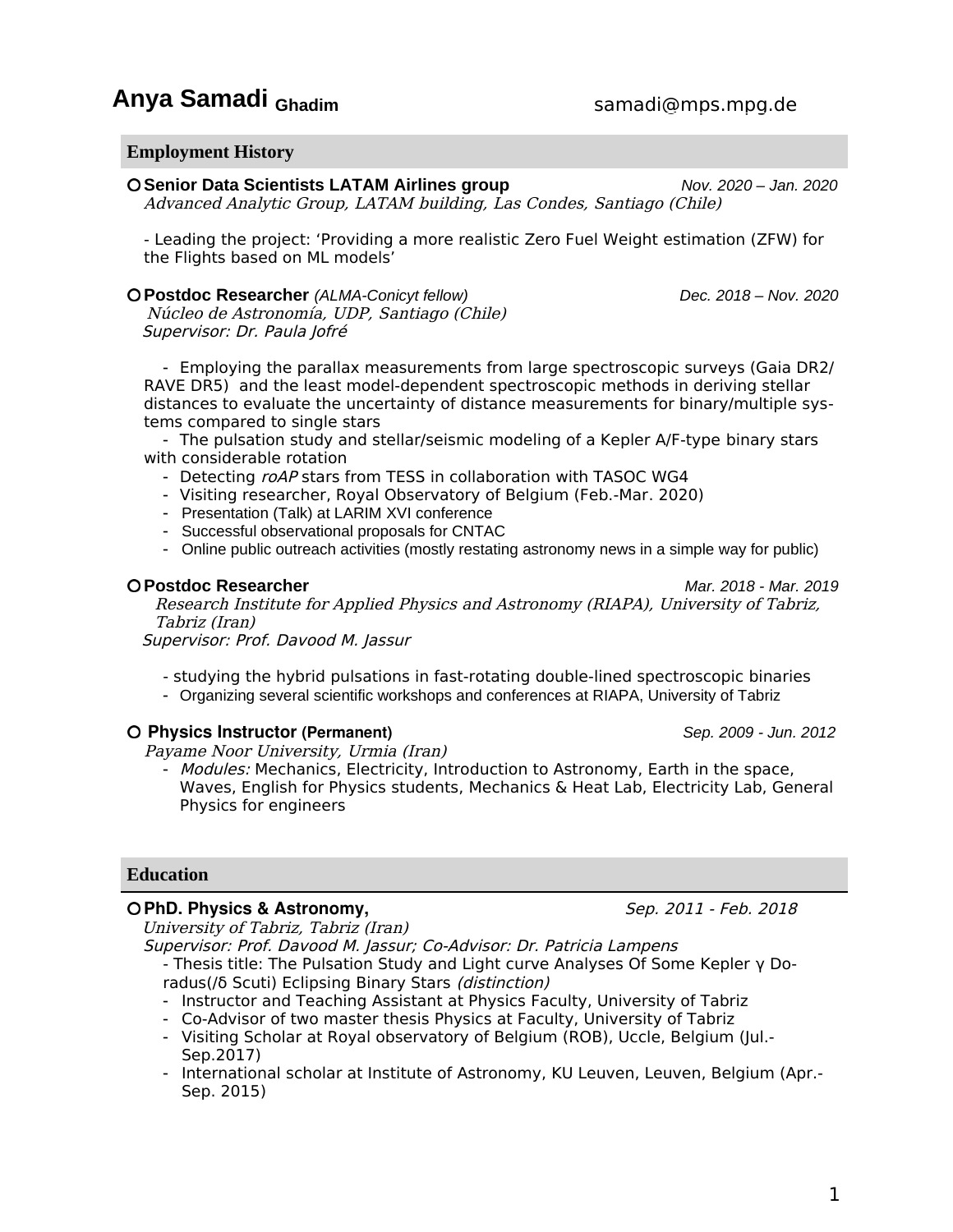| O MS.C. Physics & Astronomy,<br>University of Zanjan, Zanjan (Iran)<br>Supervisors: Prof. Sadollah Nasiri, Prof. Davood M. Jassur<br>- Thesis title: The light curve study and period variation in close binary system of AK<br>Her (distinction) | Sep. 2005 - Oct. 2008 |
|---------------------------------------------------------------------------------------------------------------------------------------------------------------------------------------------------------------------------------------------------|-----------------------|
| O BS.C. Physics (Solid states Physics)<br>University of Zanjan, Zanjan (Iran)                                                                                                                                                                     | Feb. 2000 -Feb. 2004  |
| <b>Observation Experience</b>                                                                                                                                                                                                                     |                       |
| <b>SMARTS Telescopes (0.9 m), CTIO, La Serena, Chile</b><br>- Searching for $\delta$ Scuti pulsators in open clusters of Southern sky (6 nights)                                                                                                  | Jan. 2020             |
| Mercator Telescopes (1.2 m), La Palma, Canary Islands<br>- Observing A-F type candidate hybrid variable stars, spectroscopy (12 nights)                                                                                                           | Aug. 2015             |

## **Technical Skills**

## **Technologies :**

| Python                                                                              |
|-------------------------------------------------------------------------------------|
| Postgre SQL                                                                         |
| - Big data handling<br>Deep Learning, Neural Network (CNN, RNN: sequence modeling), |
| Machine learning (TensorFlow (/Keras), Sikit-learn)                                 |
| Time series analysis, Signal processing, MCMC,                                      |
| binary modeling (PHOEBE, JKTEBOP)                                                   |
| Big Data & statistics                                                               |
| familiar: stellar/seismic modeling with MESA, GYRE                                  |
| - Operating systems Unix (Linux, OSX), Windows                                      |
|                                                                                     |

## **Certifications :**

- *Deep Learning Specialization* (coursera online course six months)
- [Google Cloud Platform Big Data and Machine Learning Fundamentals \(](https://www.linkedin.com/redir/redirect?url=https%3A%2F%2Fcoursera.org%2Fshare%2F9fb7353d84d25ff3a91b7b2a3b2a1eac&urlhash=yqKZ&trk=public_profile_certification-title)coursera online course)

# **Languages:**

- English (Fluent)
- Azeri & Farsi (bilingual), Turkish (Fluent), German & Spanish (A2)

# **Conference Proceedings & Invited Talks (2014 - present)**

## **I. Invited Talks**

*1. "Binary stars 'El Dorado', Probing the interior physics of intermediate-mass binary stars through asteroseismology and their distance measurements".* **15 Jul. 2020**, Joint ALMA Observatory (JAO), **ALMA/ESO** office, Santiago, Chile

*2.* "Binary stars, the challenge of their distance measurements, pulsation and rotation"*.* **20 Aug. 2020,** Departamento de Astronomia, Universidad de Chile, **(DAS)** Santiago, Chile

**3.** *"How tidal forces & rotation show up on the "Hybrid" pulsation of binary systems with intermediatemass A/F-type companions." ,* **16 Sep. 2020***,* The Institute of Astrophysics of Pontificia Universidad Catolica **(PUC)**, Santiago, Chiles